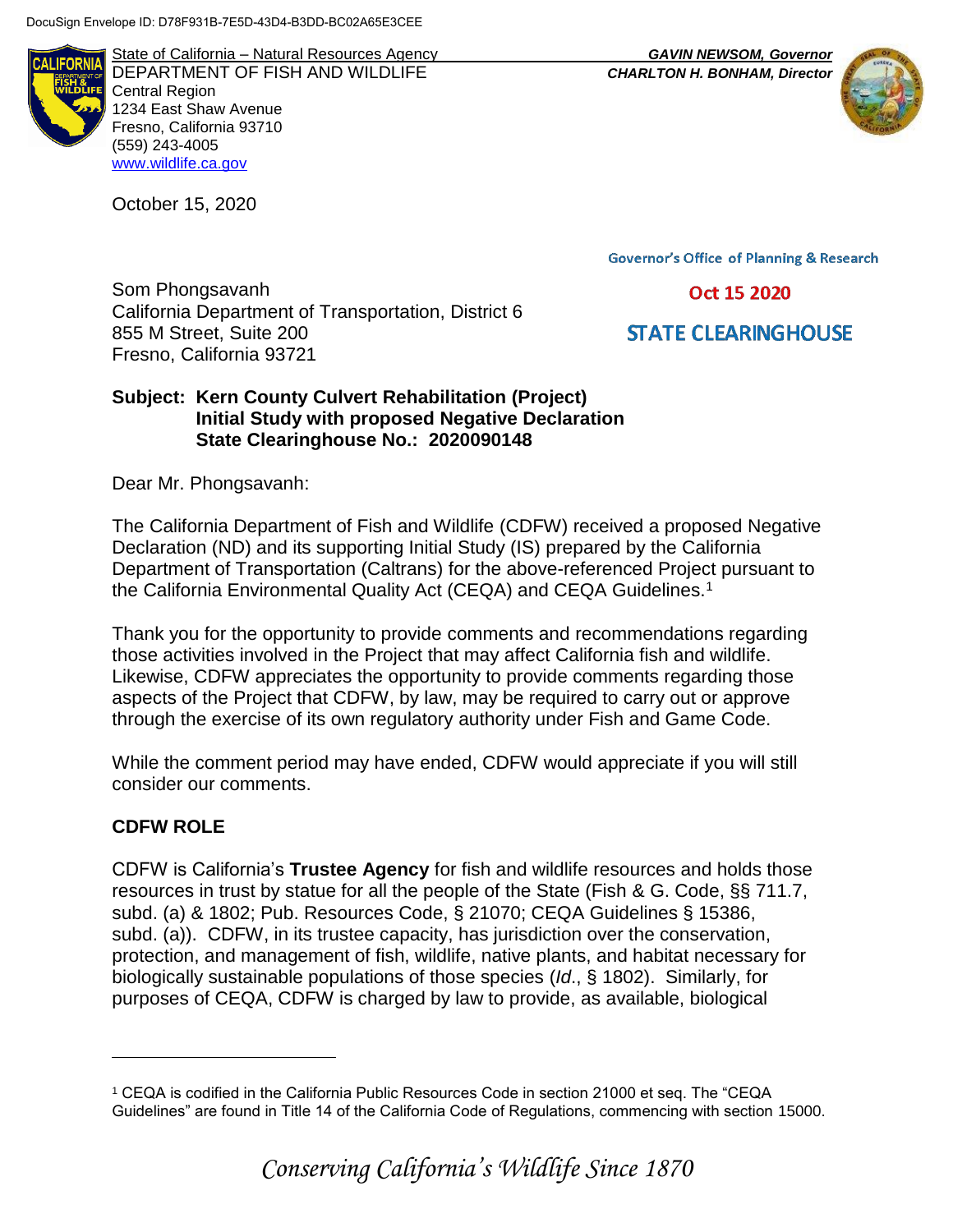expertise during public agency environmental review efforts, focusing specifically on projects and related activities that have the potential to adversely affect fish and wildlife resources.

CDFW is also submitting comments as a **Responsible Agency** under CEQA (Pub. Resources Code, § 21069; CEQA Guidelines, § 15381). CDFW expects that it may need to exercise regulatory authority as provided by the Fish and Game Code. As proposed, for example, the Project may be subject to CDFW's lake and streambed alteration regulatory authority (Fish & G. Code, § 1600 et seq.). Likewise, to the extent implementation of the Project as proposed may result in "take" as defined by State law of any species protected under the California Endangered Species Act (CESA) (Fish & G. Code, § 2050 et seq.), related authorization as provided by the Fish and Game Code will be required.

## **PROJECT DESCRIPTION SUMMARY**

#### **Proponent:** Caltrans

**Objective:** Caltrans proposes to rehabilitate drainage infrastructure along an approximately 43-mile segment of State Route 178 (SR 178) between Post Mile 12.60 and Post Mile 55.40 (Project site). All Project-related activities will occur within the existing right-of-way within the paved travel lanes, the unpaved but compacted and engineered shoulder backing, or within the ruderal areas beyond the travel lanes and shoulder backing. Work would include the replacement or repair of 65 existing culvert locations, the installation of two new culverts and one new overside drain for a total of 68 locations where work would be conducted. Activities include trenching, grading, the lining of existing culvert pipes, and the installation of RSP.

**Location:** The Project site exists between Post Mile 12.60 and Post Mile 55.40 and is generally northeast of the City of Bakersfield in Kern County.

**Timeframe:** Summer 2022-Summer 2023.

#### **COMMENTS AND RECOMMENDATIONS**

CDFW offers the following comments to assist Caltrans in adequately identifying and sufficiently reducing to less-than-significant the potentially significant, direct and indirect Project-related impacts to fish and wildlife (biological) resources. Editorial comments or other suggestions may also be included to improve the document.

Currently, the proposed IS/ND indicates that the Project-related impacts to Biological Resources would be less-than-significant with implementation of specific avoidance and minimization efforts. In particular, Caltrans concludes there will be: 1) less-than-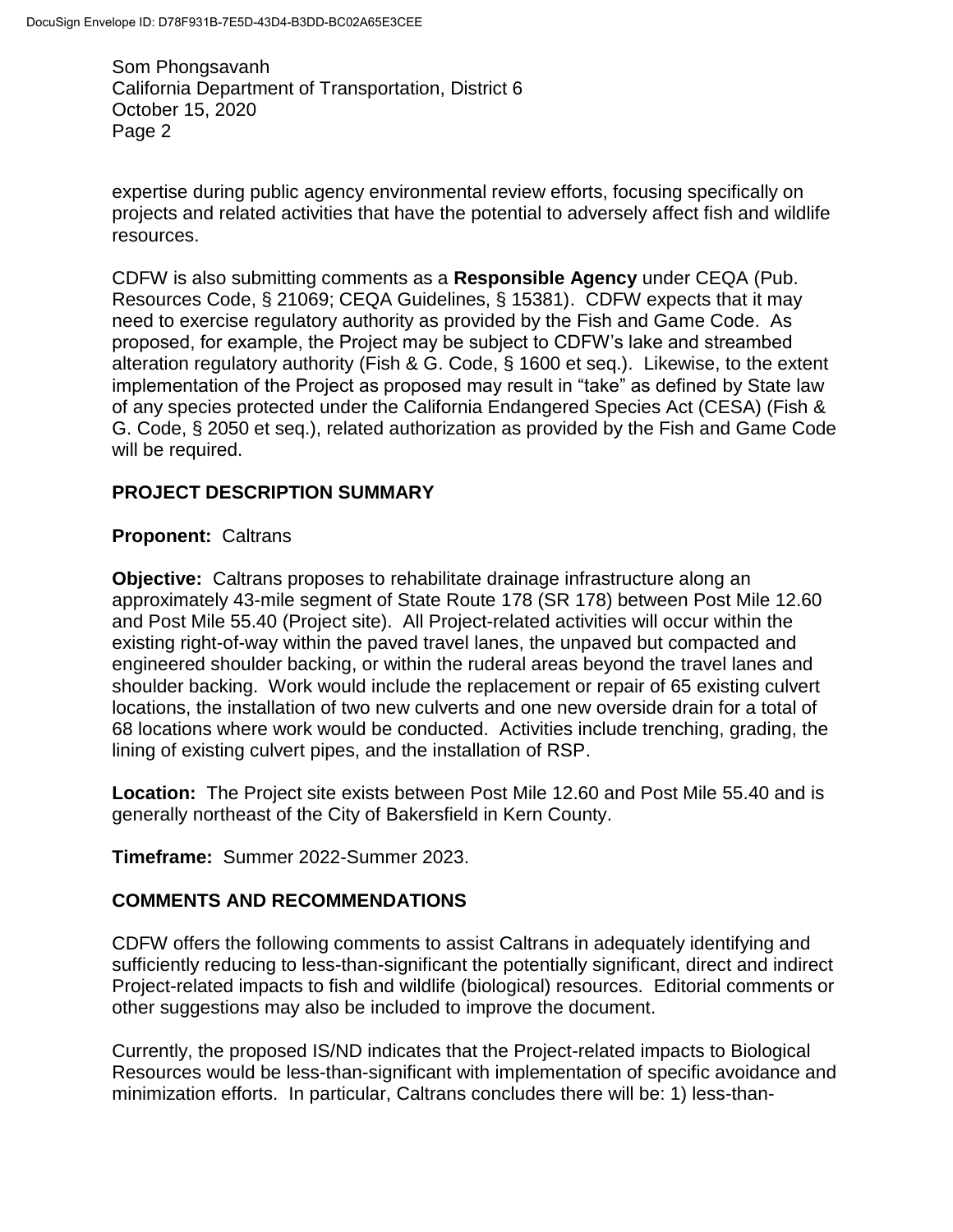significant impacts to migratory birds in general with implementation of proposed avoidance and minimization measures, and 2) no Project-related impacts to the State threatened Swainson's hawk (*Buteo swainsoni*).

However, as currently drafted, it is unclear: 1) whether the general migratory bird measures proposed in the IS/ND sufficiently reduce, to less-than-significant, the potential Project-related impacts to those species, and 2) how Caltrans came to the conclusion that there will be no impacts to one State-listed species CDFW considers potentially present in the vicinity of the Project. Therefore, CDFW does not agree with these conclusions and will herein suggest measures to survey for and avoid Projectrelated impacts to these species, thereby reducing to less-than-significant the Projectrelated impacts. Further, CDFW considers the Kern Canyon slender Salamander (*Batrachoseps simatus*) potentially present in the vicinity of the Project and will herein suggest measures to survey for and avoid Project-related impacts to the species, thereby reducing to less-than-significant the Project-related impacts. CDFW also recommends that Caltrans identify a path forward in the event that avoidance of the two species is not feasible.

## **I. Environmental Setting and Related Impact**

**Would the Project have a substantial adverse impact, either directly or through habitat modifications, on any species identified as a candidate, sensitive, or special-status species in local or regional plans, policies, or regulations, or by CDFW or the United States Fish and Wildlife Service (USFWS)?**

#### **COMMENT 1: Migratory Birds including Swainson's Hawk (SWHA)**

**Issue:** Migratory birds, including SWHA, have the potential to nest in the vicinity of the Project. The Project activities will involve varying degrees of ground disturbance within the right-of-way and CDFW considers it possible that the Project-related activities would represent a novel stimulus which could result in nest abandonment to migratory birds and to SWHA specifically if they occur within ½-mile of an active SWHA nest. This nest failure of the State threatened SWHA would represent a significant impact to SWHA and possibly take as it is defined in section 86 of Fish and Game Code.

**Specific Impacts:** In the IS, Caltrans addresses migratory birds in general, and further indicates it will maintain a 500-foot no disturbance buffer from active SWHA nests during Project implementation. However, CDFW considers this 500-foot no disturbance buffer insufficient to avoid take of SWHA. Therefore, CDFW does not agree that the proposed 500-foot no-disturbance buffer reduces to less-thansignificant the potential Project-related impacts to the species.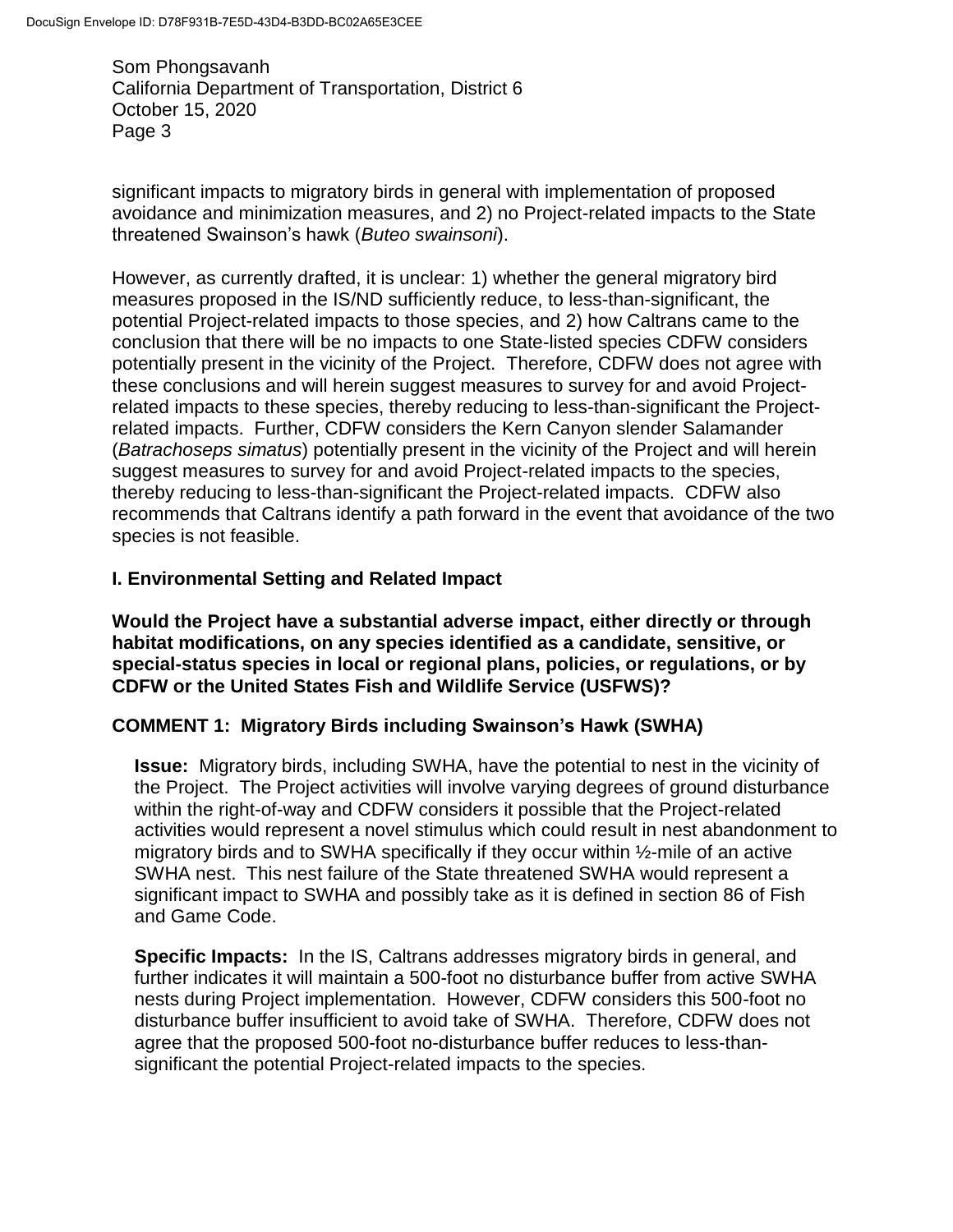**Evidence impact would be significant:** SWHA exhibit high nest-site fidelity year after year and lack of suitable nesting habitat in the San Joaquin Valley limits their local distribution and abundance (CDFW 2016). Adoption of the ND as it is written will allow Project-related activities that will involve ground disturbance, grading, and excavation employing heavy equipment and work crews outside within ½-mile of active SWHA nests. These activities occurring within ½-mile of active SWHA nests have the potential to result in nest abandonment, significantly impacting nesting SWHA.

#### **Recommended Potentially Feasible Avoidance and Mitigation Measure(s)**

Because the Project-related activities represent novel stimuli and threaten nest abandonment, CDFW recommends Caltrans propose a ½-mile no-disturbance buffer around active SWHA nests in order to reduce to less-than-significant the Project-related impacts to the species. CDFW recommends edits to the Migratory Bird avoidance and minimization measures in the IS. Further, CDFW recommends these edited measures be made quantifiable and enforceable conditions of Project approval.

#### **Recommended Edits to Migratory Bird Avoidance and Minimization Measures to specifically address SWHA on page 16 of the IS.**

Currently, under the Migratory Bird avoidance and minimization measures section of the IS, Caltrans proposes a "no-work buffer around" active migratory bird nests detected during preconstruction surveys. CDFW recommends Caltrans edit this measure to propose numeric no-work buffers for unlisted passerine, raptors, and listed raptors (including SWHA). Alternatively, the species-specific measures for SWHA could be focused and discussed outside the Migratory Bird section.

CDFW recommends Caltrans edit the Migratory Bird avoidance and minimization measure section of the IS to require pre-activity surveys for active nests no more than 10 days prior to the start of ground disturbance to maximize the probability that nests that could potentially be impacted are detected. CDFW then recommends Caltrans propose a minimum no-disturbance buffer of 250 feet around active nests of non-listed passerine bird species and a 500-foot no-disturbance buffer around active nests of non-listed raptors. These buffers are advised to remain in place until the breeding season has ended or until a qualified biologist has determined that the birds have fledged and are no longer reliant upon the nest or parental care for survival. Variance from these no-disturbance buffers is possible when there is compelling biological or ecological reason to do so, such as when the construction area would be concealed from a nest site by topography. CDFW recommends that a qualified biologist advise and support any variance from these buffers and notify CDFW in advance of implementing a variance.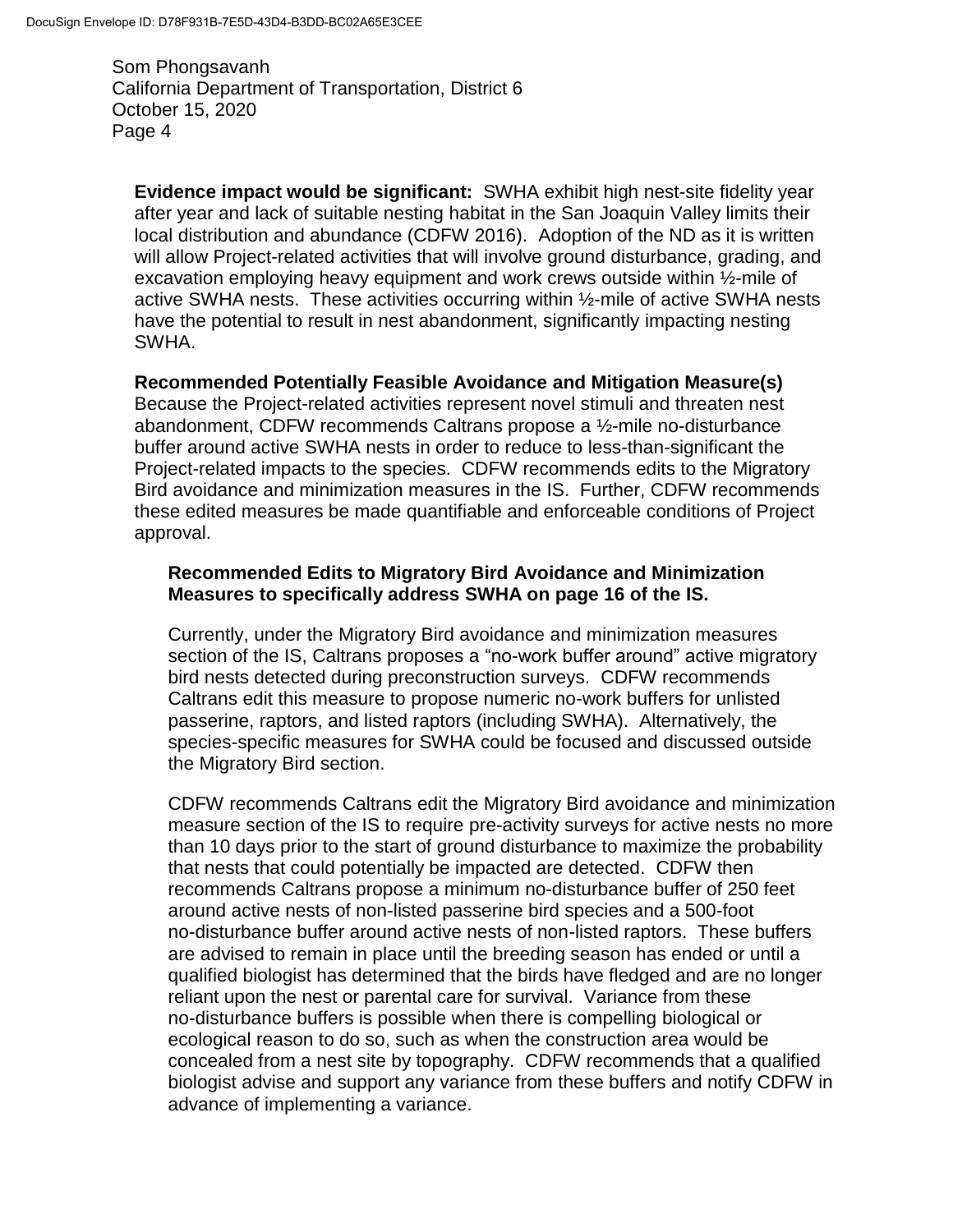> For SWHA specifically, CDFW recommends Caltrans require focused surveys for active nests and ½-mile no-disturbance buffers around any active nests until the young have fledged and are no longer reliant upon the nest or parental care for survival. If the ½-mile no-disturbance buffer is not feasible, CDFW recommends Caltrans propose obtaining take authorization through the acquisition of an Incidental Take Permit pursuant to section 2081 subdivision (b) of Fish and Game Code in the revised IS, and that the revised IS support a Mitigated Negative Declaration. In summary, if the edited avoidance measure is not feasible, mitigation (take authorization) would be warranted to reduce to less-than-significant the unavoidable Project-related impacts to SWHA.

#### **COMMENT 2: Kern Canyon Slender Salamander (KCSS)**

**Issue:** KCSS are known to occur in the vicinity of the Project site. Project-related ground disturbance, equipment staging, or materials laydown, and nightwork in areas where they are known to occur would have to be completely avoided by a minimum of 50 feet in order to reduce to less than significant the Project-related impacts to this species, and possible take of the species.

**Specific Impacts:** In the IS, Caltrans does not specifically address the potential presence and/or Project-related impacts to KCSS. Without appropriate avoidance and minimization measures for KCSS potential significant impacts associated with the Project activities could include inadvertent entrapment, reduced reproductive success, reduction in health and vigor of eggs and/or young, and direct mortality of individuals.

**Evidence impact would be significant:** The Project area is within the range of KCSS and may contain suitable habitat. Decline in KCSS populations is attributed to the construction of State Route 178 (CDFW, 1987). KCSS could occupy north-facing habitat areas within and adjoining these portions of the Project right-of-way and Project-related ground disturbance in these areas could result in significant impacts to the species.

**Recommended Potentially Feasible Avoidance and Mitigation Measure(s)** Because suitable KCSS habitat may be present in the vicinity of at least portions of the Project, CDFW recommends the following measures be added to ensure that impacts to the species will be less-than-significant and completely avoided. Further, CDFW recommends these measures be made conditions of Project approval.

#### **Recommended Edits to include Avoidance and Minimization Measures for KCSS in the IS.**

In order to determine if KCSS occupy portions of the Project site or adjoining lands, CDFW recommends Caltrans revise the initial study to include plans to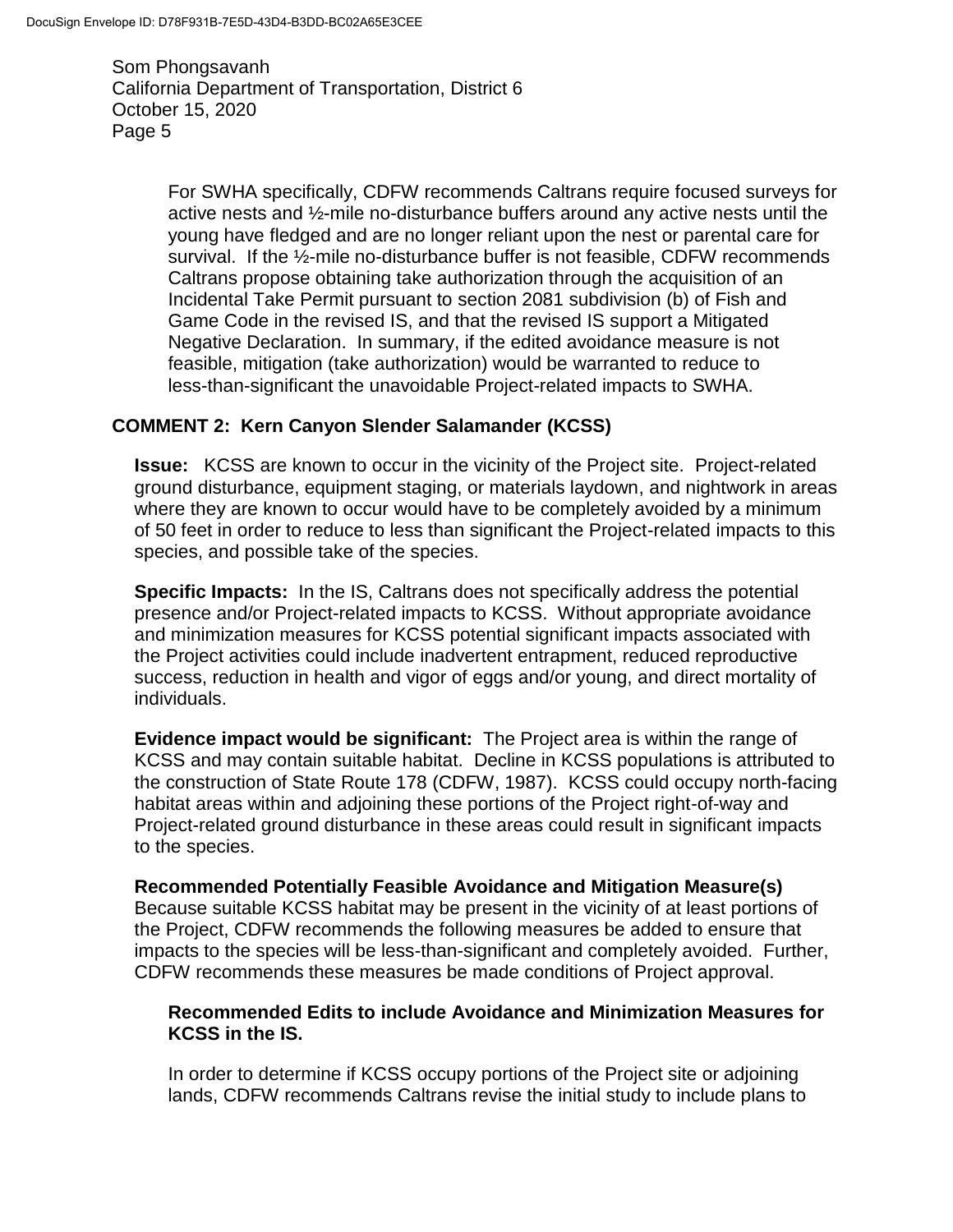> assess whether habitat within or adjoining (within 50 feet) the Project site constitute suitable habitat for KCSS. If not, this should be addressed in the IS and no further measures would be needed. But if suitable habitat is present at or within 50 feet of the Project site, and suitable burrows or areas of suitable salamander habitat cannot be avoided by a minimum no-disturbance buffer of 50 feet, CDFW recommends the IS include a measure involving focused surveys in advance of commencing Project activities. If no individuals are detected during these surveys, Caltrans may in fact be able to accomplish the Project avoiding significant impacts to the species. However, if KCSS are found to occupy areas at or within 50 feet of the Project site, the Project would have the potential to result in significant impacts to the species unless burrow openings and suitable salamander habitat could be avoided by 50 feet. If this avoidance is not feasible, CDFW recommends Caltrans propose obtaining incidental take coverage pursuant to section 2081 subdivision (b) of Fish and Game Code in the revised IS, and that the revised IS support a Mitigated Negative Declaration. In summary, if the added avoidance measures for KCSS are not feasible, acquisition of an ITP may be warranted to reduce to less-than-significant the unavoidable Project-related impacts to KCSS.

## **II. Editorial Comments and/or Suggestions**

**Appropriateness of ND:** The above recommended revisions to the IS pertain to avoidance of nesting SWHA, suitable salamander habitat and burrows which may harbor KCSS at and within specified buffers from the Project site to completely avoid significant impacts to these State-listed species under this Negative Declaration. If surveys confirm the presence of any of the aforementioned species at or within the species-specific buffers, Caltrans may not be able to accomplish the Project avoiding significant impacts to these species without first obtaining incidental take authorization pursuant to section subdivision 2081(b) of Fish and Game Code. Incidental take authorization would involve minimization of, and mitigation for, take of the permitted species. Considering this, CDFW recommends Caltrans incorporate the recommended revisions to the IS and propose a Mitigated Negative Declaration for the Project, in lieu of the currently proposed ND. This will ensure that the CDFW recommended avoidance, minimization, and mitigation measures will be quantifiable and enforceable.

# **ENVIRONMENTAL DATA**

CEQA requires that information developed in environmental impact reports and negative declarations be incorporated into a database which may be used to make subsequent or supplemental environmental determinations (Pub. Resources Code, § 21003, subd. (e)). Accordingly, please report any special-status species and natural communities detected during Project surveys to CNDDB. The CNDDB field survey form can be found at the following link: [https://www.wildlife.ca.gov/Data/CNDDB/Submitting-](https://www.wildlife.ca.gov/Data/CNDDB/Submitting-Data)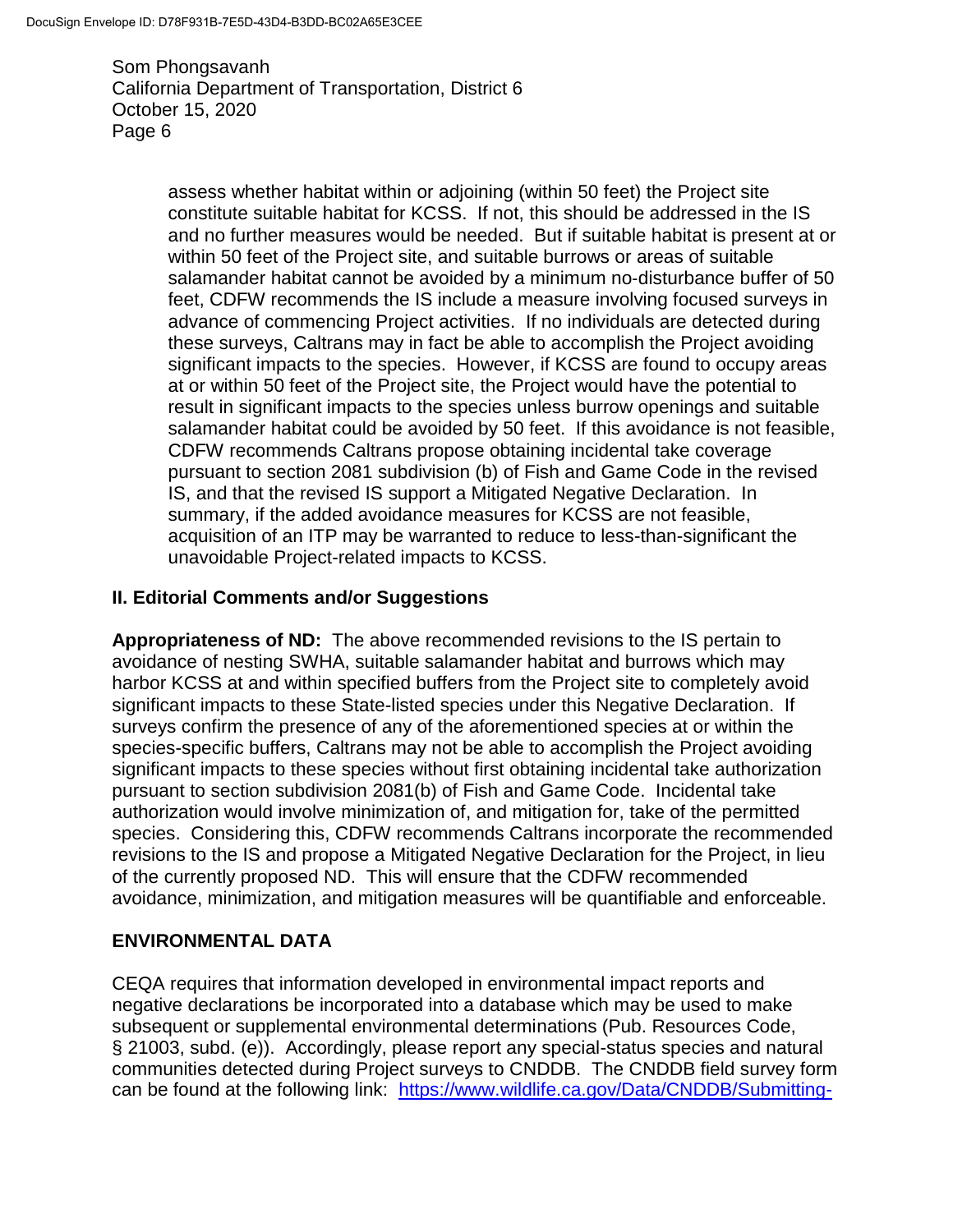[Data.](https://www.wildlife.ca.gov/Data/CNDDB/Submitting-Data) The completed form can be mailed electronically to CNDDB at the following email address: [CNDDB@wildlife.ca.gov.](mailto:CNDDB@wildlife.ca.gov) The types of information reported to CNDDB can be found at the following link: [https://www.wildlife.ca.gov/Data/CNDDB/Plants-and-Animals.](https://www.wildlife.ca.gov/Data/CNDDB/Plants-and-Animals)

#### **FILING FEES**

If it is determined that the Project has the potential to impact biological resources, an assessment of filing fees will be necessary. Fees are payable upon filing of the Notice of Determination by the Lead Agency and serve to help defray the cost of environmental review by CDFW. Payment of the fee is required in order for the underlying project approval to be operative, vested, and final (Cal. Code Regs, tit. 14, § 753.5; Fish & G. Code, § 711.4; Pub. Resources Code, § 21089).

CDFW appreciates the opportunity to comment on the Project to assist Caltrans in identifying and avoiding the Project's impacts on biological resources.

More information on survey and monitoring protocols for sensitive species can be found at CDFW's website [\(https://www.wildlife.ca.gov/Conservation/Survey-Protocols\)](https://www.wildlife.ca.gov/Conservation/Survey-Protocols). If you have any questions, please contact Javier Mendez, Environmental Scientist, at the address provided on this letterhead, or by electronic mail at [javier.mendez@wildlife.ca.gov.](mailto:javier.mendez@wildlife.ca.gov)

Sincerely,

DocuSigned by: Julie Vance

**LARSTOSFE08945A...**<br>Julie A. Vance Regional Manager

Attachment 1: Recommended Mitigation Monitoring and Reporting Program

- cc: United States Fish and Wildlife Service 2800 Cottage Way, Suite W-2605 Sacramento, California 95825
- ec: Office of Planning and Research, State Clearinghouse state.clearinghouse@opr.ca.gov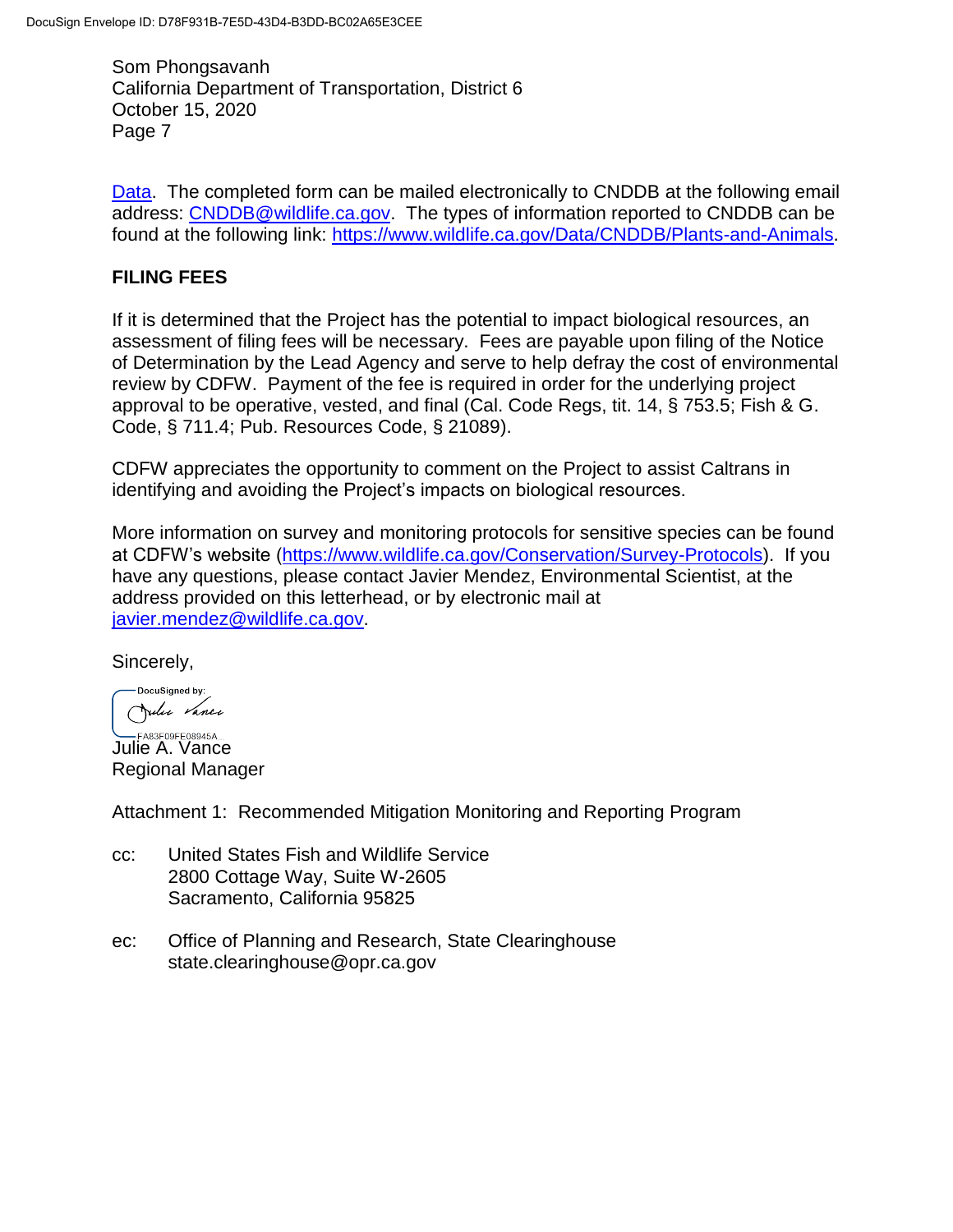# **Literature Cited**

CDFW. 2016. Five Year Status Review for Swainson's Hawk (*Buteo swainsoni*). California Department of Fish and Wildlife. April 11, 2016.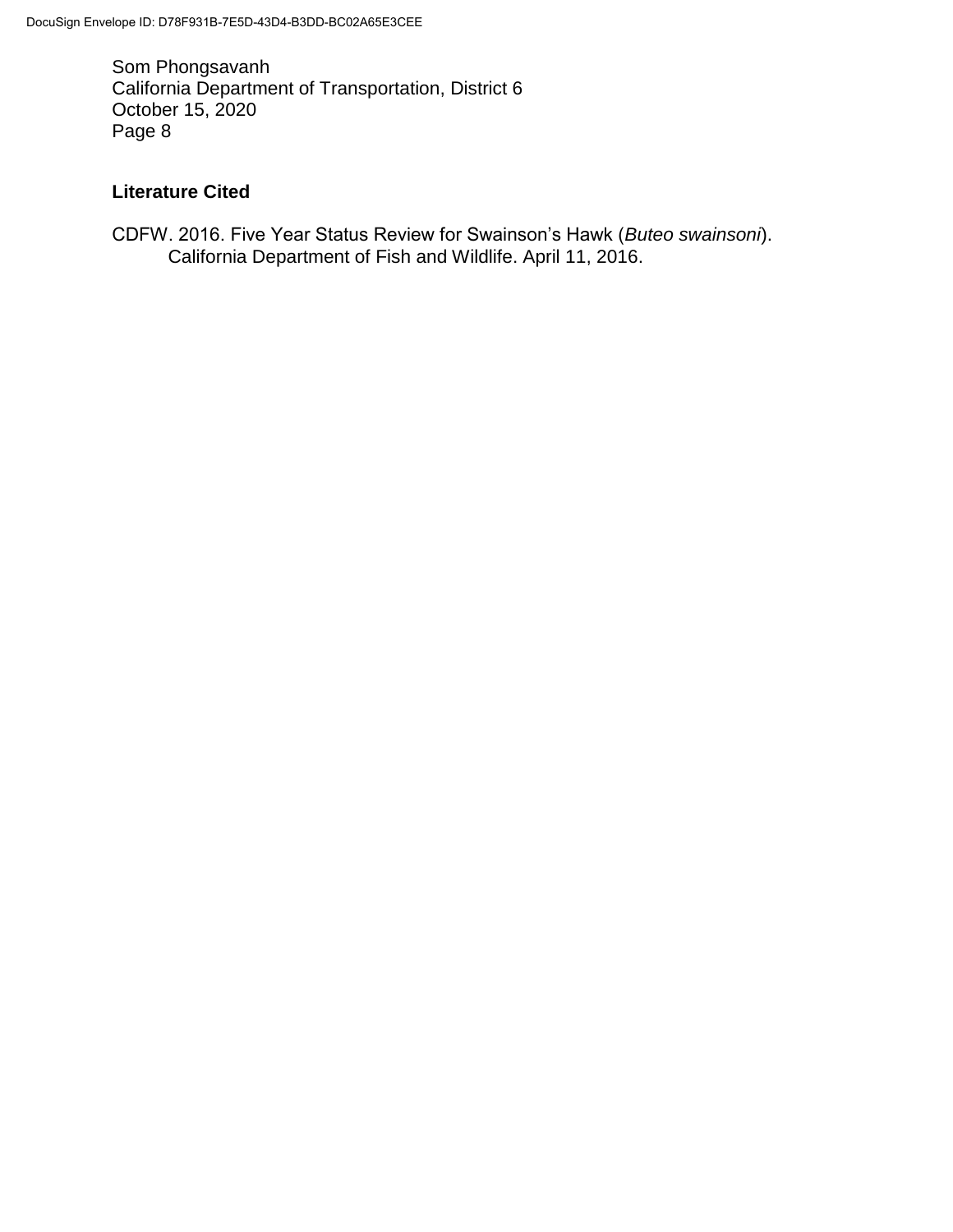# Attachment 1

Recommended Mitigation Monitoring and Reporting Program